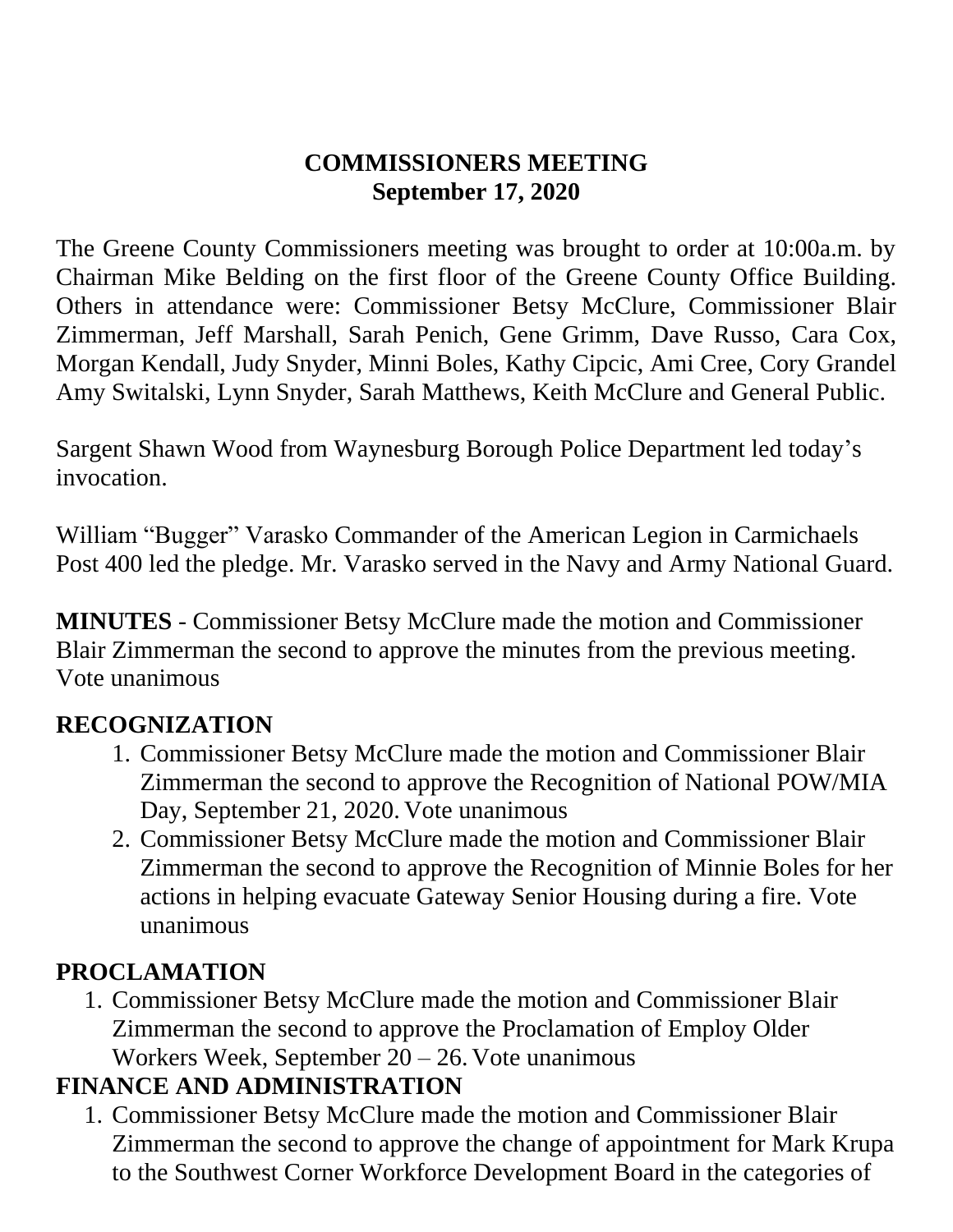Workforce: Organizations with experience and expertise in addressing the employment, education, and training needs of eligible youth, including out-ofschool youth and Education: Institution of higher education providing workforce investment activities. Vote unanimous

- 2. Commissioner Betsy McClure made the motion and Commissioner Blair Zimmerman the second to approve the Comprehensive Health Services Agreement between the County of Greene, Greene County Prison and Sean M. Porbin, M.D. to provide health care services. Effective date September 15, 2020. Vote unanimous
- 3. Commissioner Betsy McClure made the motion and Commissioner Blair Zimmerman the second to approve the discussions of responses for the RFP Broadband Service Expansion and acceptance. Pending Solicitor approval. Vote unanimous
- 4. Commissioner Betsy McClure made the motion and Commissioner Blair Zimmerman the second to approve the correction for Parcel number for the 2018 and 2019 delinquent tax wavier. The correct parcel number 17-12-147, lot 37, Teagarden Homes. Vote unanimous
- 5. Commissioner Betsy McClure made the motion and Commissioner Blair Zimmerman the second to approve to waive the delinquent taxes on the Honor Roll Site, Parcel #06-07-400 located in Dunkard Township. Pending approval from Southeastern Greene School District. Vote unanimous
- 6. Commissioner Betsy McClure made the motion and Commissioner Blair Zimmerman the second to approve to waive the 2019 and 2020 delinquent taxes on Parcel #17-12-153 vacant lot, Teagarden Homes, and Parcel # 17-10- 336 vacant lot, by Playground, both located in Morgan Township. Pending approval from Morgan Township and Jefferson-Morgan School District. Vote unanimous
- 7. Commissioner Betsy McClure made the motion and Commissioner Blair Zimmerman the second to approve the Change of Order Request from Raffle Construction in the amount of \$5,125.00 for additional work at Mon View that was unforeseen by Recreation Staff. Effective date September 8, 2020. Vote unanimous
- 8. Commissioner Betsy McClure made the motion and Commissioner Blair Zimmerman the second to approve the change of signatory authorization from Commissioner Michael Belding to Commissioner Blair Zimmerman for Morris Township Settlement Agreements. Vote unanimous
- 9. Commissioner Betsy McClure made the motion and Commissioner Blair Zimmerman the second to approve the Conditional Award of funds for the Pennsylvania Housing Affordability and Rehabilitation Enhancement (PHARE) Fund in the amount of \$820,000. \$100,000 for Greene County's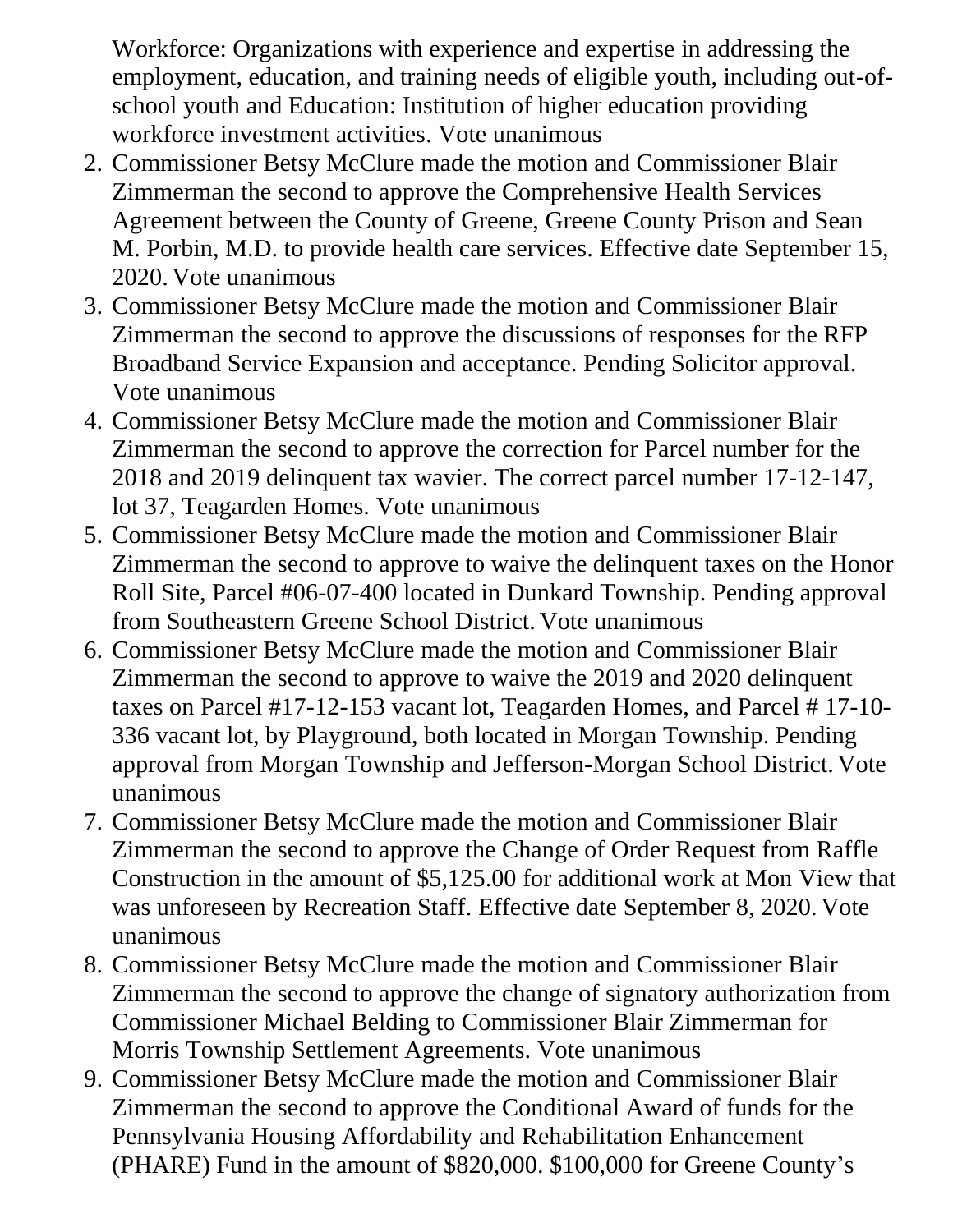Home Purchase Fund and \$720,000 Final Phase: Old Rogersville School Development. Vote unanimous

- 10. Commissioner Betsy McClure made the motion and Commissioner Blair Zimmerman the second to approve the Proposal from Allied Universal Technology Services in the amount of \$49,562.34 for the security upgrades in all (3) District Judges' offices covered under Cares Funding. Vote unanimous
- 11. Commissioner Betsy McClure made the motion and Commissioner Blair Zimmerman the second to approve a modified Lease Agreement between the County of Greene and Ford Business Machines to add an additional copier for CYS. Monthly cost increase for equipment is \$111.74. Vote unanimous

### **CDBG**

- 1. Commissioner Betsy McClure made the motion and Commissioner Blair Zimmerman the second to approve a motion to submit a Request for Release of Funds and Certification, contingent upon close of comment period and adverse comments for Cumberland Township Housing Rehab. Vote unanimous
- 2. Commissioner Betsy McClure made the motion and Commissioner Blair Zimmerman the second to approve a motion to submit a Request for Release of Funds and Certification, contingent upon close of comment period and adverse comments for Cumberland Township Wood Ave. Retaining Wall. Vote unanimous

### **COUNTY DEVELOPMENT**

- 1. Commissioner Betsy McClure made the motion and Commissioner Blair Zimmerman the second to approve a Resolution to request a Multimodal Transportation Fund (MTF) Grant in the amount of \$755,265 and a Matching Funds Commitment Letter to the Commonwealth Financing Authority (CFA) for \$323,685 or 30% and is to be used for Greene County Structurally Deficient Bridge Program. Also granting authority to Commissioner Michael Belding and Jeffrey Marshall Chief Clerk as the officials to execute all documents and agreements between the County of Greene and the CFA for the MTF. Vote unanimous
- 2. Commissioner Betsy McClure made the motion and Commissioner Blair Zimmerman the second to approve a Master Service Agreement and contract between the County of Greene and D. Martinak Planning & Consulting, LLC for preparation and completion of the Greene County Strategic Management Planning Program (STMP) Plan (Project). Not to exceed \$75,000. Effective September 15, 2020. Vote unanimous
- 3. Commissioner Betsy McClure made the motion and Commissioner Blair Zimmerman the second to approve the Agreement between the County of Greene, Greene County Development and the Southwestern Pennsylvania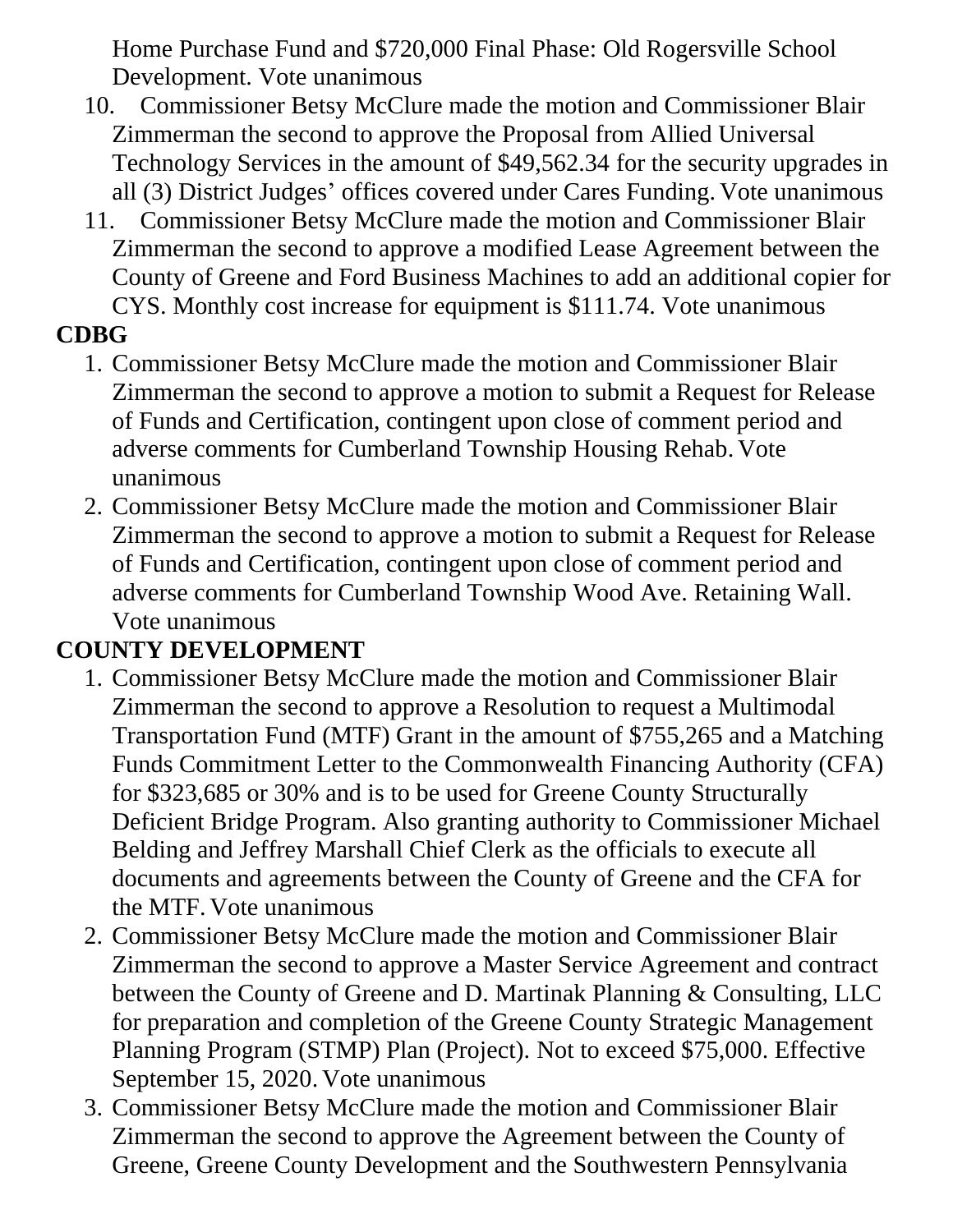Corporation for work in SPC's Commissioner Betsy McClure made the motion and Commissioner Blair Zimmerman the second to approved 2020- 2021 Unified Planning Work Program. Agreement is for (2) fiscal year periods totaling \$23,832.00. Vote unanimous

# **CYS**

1. Commissioner Betsy McClure made the motion and Commissioner Blair Zimmerman the second to approve the FY 20-21 Pressley Ridge Contract. Rate rages from \$54.70 to \$107.39. Vote unanimous

# **DISTRICT ATTORNEY**

- 1. Commissioner Betsy McClure made the motion and Commissioner Blair Zimmerman the second to approve the Representation Agreement between the County of Greene and Charity Grimm Krupa, Attorney-at-Law for legal services. Vote unanimous
- 2. Commissioner Betsy McClure made the motion and Commissioner Blair Zimmerman the second to approve the Agreement for Licensed Software and/or Professional Services between the County of Greene and CODY Systems. Total cost is \$200,000, covered by CARES Act Funding. These services will be utilized by the DA office as well as all local Law Enforcement. Vote unanimous

# **HUMAN SERVICES**

- 1. Commissioner Betsy McClure made the motion and Commissioner Blair Zimmerman the second to approve the Amendment to our HUD grant PA0780L3E011904 to change the start date to 10/01/2020, with the same allocation of \$66,941 for Rapid Rehousing services, this was signed 9/2/2020. Vote unanimous
- 2. Commissioner Betsy McClure made the motion and Commissioner Blair Zimmerman the second to approve the FY20-21 contracts with Connect for housing services through HUD Grants: Vote unanimous
	- a. For permanent supportive housing not to exceed \$207,198 (6/1/20 5/31/21)
	- b. For Rapid Rehousing not to exceed \$66,941 (10/1/20 -9/30/21)
- 3. Commissioner Betsy McClure made the motion and Commissioner Blair Zimmerman the second to approve to appoint a member to the Human Services Advisory Board (Tom Schlosser) Vote unanimous

# **MENTAL HEALTH AND INTELLECTUAL DISABILITIES**

- 1. Commissioner Betsy McClure made the motion and Commissioner Blair Zimmerman the second to approve the FY20-21 contract with
	- a. Mental Health Association (1-month contract for the month of July, \$6,500)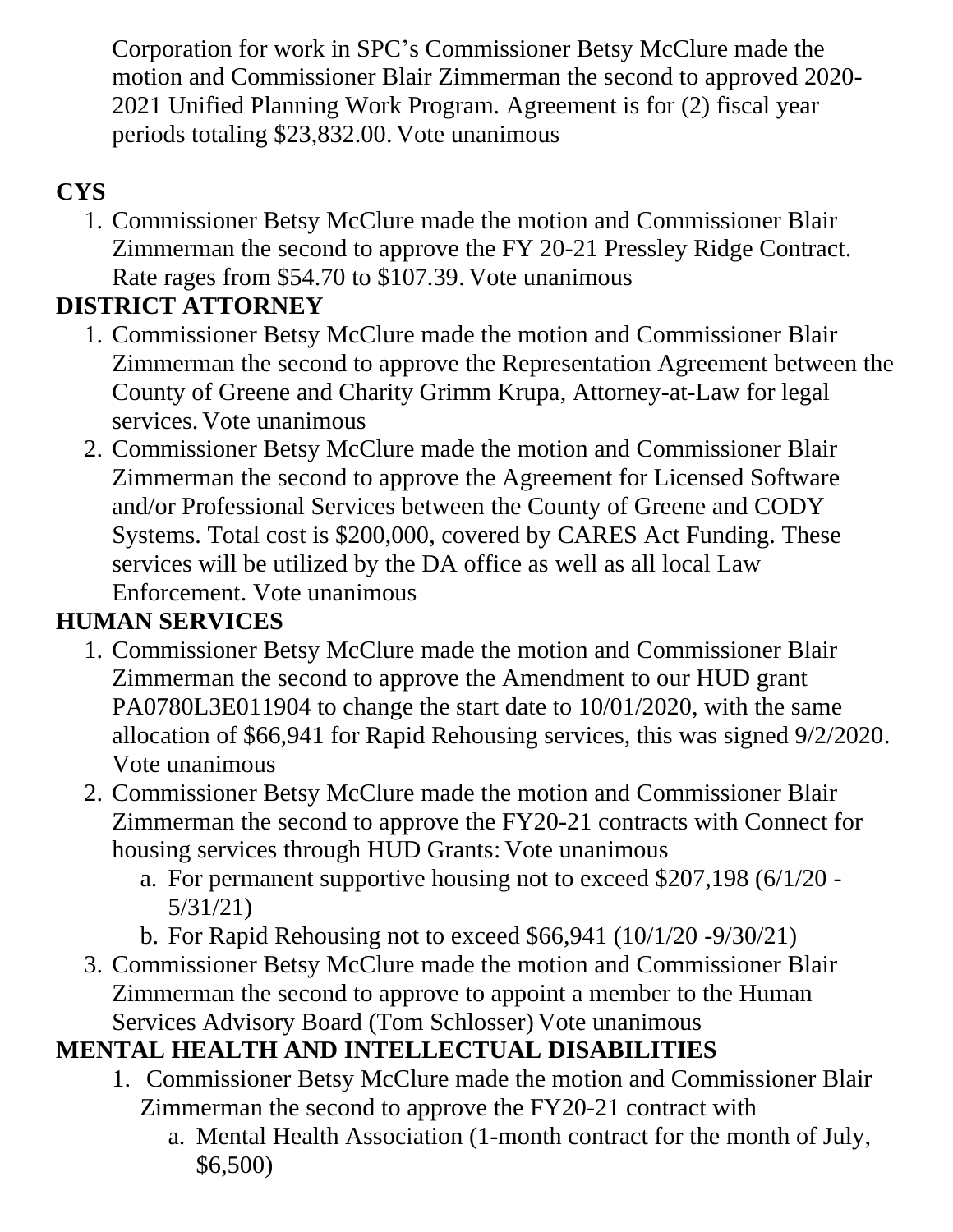- b. Centerville Clinics not to exceed \$59,000.
- c. Pathways of Southwestern Pennsylvania not to exceed \$200,000. Vote unanimous
- 2. Commissioner Betsy McClure made the motion and Commissioner Blair Zimmerman the second to approve the Vehicle Agreement with Family Ties for September 1, 2020 – June 30,2021 not to exceed \$60,000. Vote unanimous
- 3. Commissioner Betsy McClure made the motion and Commissioner Blair Zimmerman the second to approve the System of Care Grant Agreement for 9/30/20 -9/29/21 for \$75,000 Vote unanimous

### **SHERIFF**

- 1. Commissioner Betsy McClure made the motion and Commissioner Blair Zimmerman the second to approve a MOU between the County of Greene, Greene County Sheriff, and Waynesburg University for funds to cover the purchase of a K-9 Vehicle for use in the Sheriff's Office. Pending Solicitor approval. Vote unanimous
- 2. Commissioner Betsy McClure made the motion and Commissioner Blair Zimmerman the second to approve a purchase of a K-9 vehicle from the Greene Regional Police Department for use in the Sheriff's office. Cost \$35,000. Pending Solicitor and Controller approval. Vote unanimous

#### **911**

1. Commissioner Betsy McClure made the motion and Commissioner Blair Zimmerman the second to approve the Text-to-911 VPN Connectivity Service Order Form and Statement of Work. Total project fees for initial term is \$4,794. Covered by 911 funds. Vote unanimous

### **NOTICES**

- 1. Peoples Natural Gas Company LLC will be applying for a General Permit to replace approximately 5,000 linear feet of steel gas line in Franklin Township.
- 2. CNXM Midstream Operating Company LLC is applying to the PA DEP for a Chapter 105 General Permit for repair of slope distress within the existing RHL23-RHL4-WEB22 Pipeline. Located in Richhill Township.
- 3. Murray Hoy is applying for the following permits GP-3, GP-4, GP-5, and GP-7 to remove gravel bars and stabilize a few stream bands. Located at 351 Policz Road, Waynesburg.
- 4. EQM Gathering OPCO, LLC intends to submit a Chapter 105 permit to the Greene County Conservation District for temporary resource crossing. Located near 477 Hull Run Road.